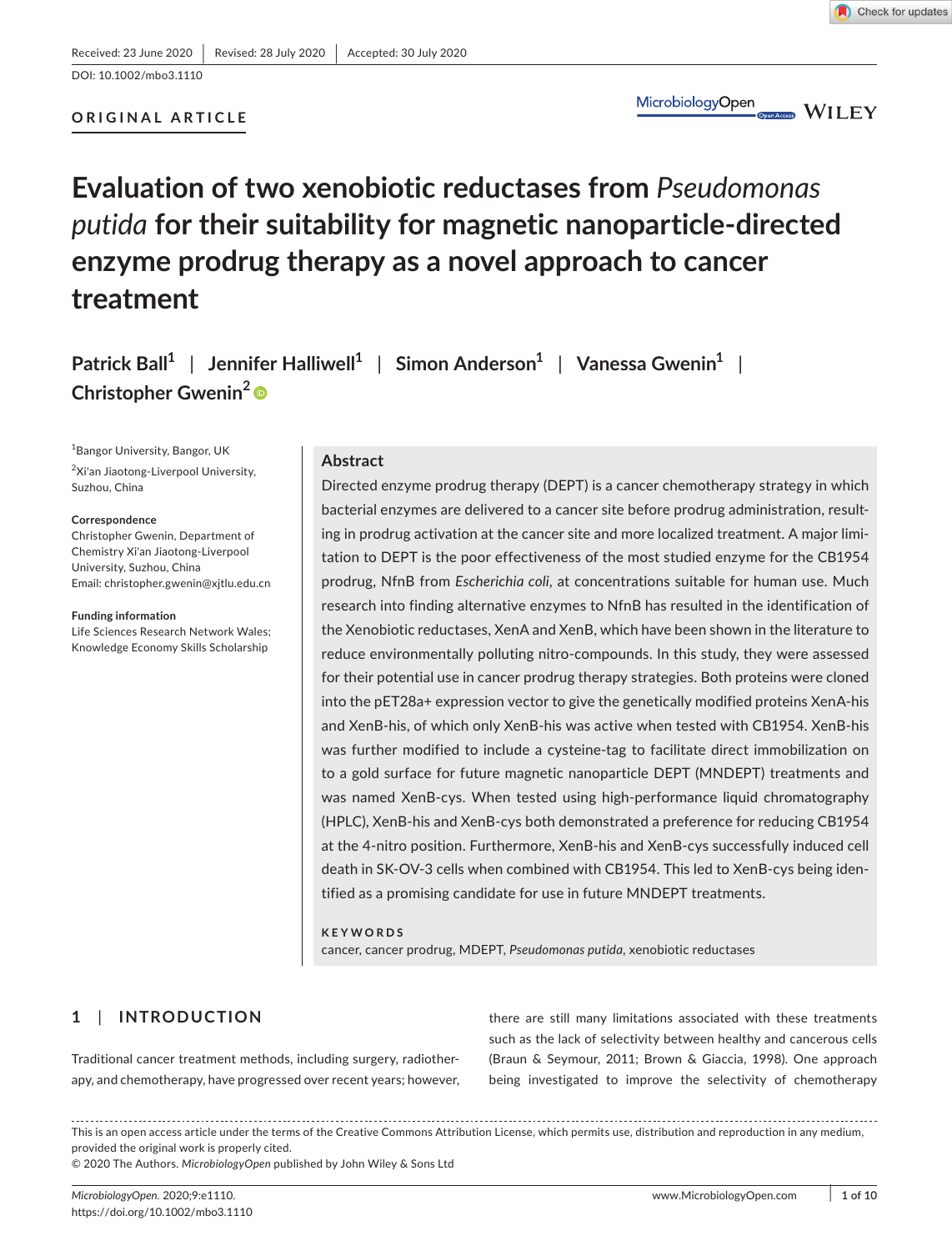**2** of 10 **a**<br>**WII FY\_MicrobiologyOpen ball et al.** 

treatments is to direct the treatment to the cancer site, as is the case in directed enzyme prodrug therapy (DEPT) (Kratz, Müller, Ryppa, & Warnecke, 2008; Sinhababu & Thakker, 1996), which involves the delivery of a prodrug-activating enzyme to the cancer site before prodrug administration. Methods of directing prodrug-activating enzymes to solid tumors include antibodies (ADEPT) (Bagshawe, 2006), genes (GDEPT) (Denny, 2001; Williams et al., 2015), viruses (VDEPT) (Chung-Faye et al., 2001; McNeish et al., 1998; Palmer et al., 2004; Race et al., 2007), and gold-coated magnetic nanoparticles (MNDEPT) (Gwenin, Gwenin, & Kalaji, 2009, 2011).

Bacterial nitroreductases (NTRs) are one type of prodrug-activating enzyme used in DEPT strategies due to their ability to reduce the nitroaromatic prodrug CB1954 to its cytotoxic derivatives (Knox, Boland, et al. (1988); Knox, Friedlos, Jarman, & Roberts, 1988; McNeish et al., 1998; ; ; Knox, Friedlos, Marchbank, & Roberts, 1991; Weedon et al., 2000; Searle et al., 2004; Vass et al., 2009; Patel et al., 2009). Bacterial NTRs reduce prodrugs to their active forms following a two-electron transfer in the presence of a NAD(P)H cofactor (Bryant & DeLuca, 1991; Bryant, Hubbard, & McElroy, 1991; Bryant, McCalla, Leeksma, & Laneuville, 1981; De Oliveira, Bonatto, Antonio, & Henriques, 2010; Prosser et al., 2013). This reaction follows a ping-pong bi-bi reaction mechanism where the NAD(P)H cofactor donates electrons to the FMN prosthetic group, reducing it, allowing the enzyme to reduce the prodrug to its active form (Chou & Talalay, 1977; Gwenin et al., 2015; Valiauga, Williams, Ackerley, & Cenas, 2016; Zenno, Koike, Tanokura, & Saigo, 1996). The most heavily investigated NTR for use in DEPT strategies is the NfnB NTR from *Escherichia coli* (*E*. *coli*) which has been shown to reduce CB1954 to either the 2- or 4-hydroxlyamine (NHOH) metabolites (Gwenin et al., 2015; Prosser et al., 2013; Williams et al., 2015), with the 4-NHOH product being shown to form DNA crosslinking species intracellularly upon reacting with cellular thioesters (Emptage, Knox, Danson, & Hough, 2009; Gwenin et al., 2015; Prosser et al., 2013; Race et al., 2007). The low turnover rate of CB1954 by NfnB has proven to be a significant limitation for this combination, so finding new ways to improve this clinical approach is of the utmost importance (Chung-Faye et al., 2001; Gwenin et al., 2015; Searle et al., 2004).

Approaches to overcoming the limitations of the NfnB/CB1954 combination have included the development of other prodrugs with greater dose potency such as the hypoxia-activated prodrugs PR-104A (Foehrenbacher et al., 2013; Guise et al., 2010; McKeage et al., 2011; Patterson et al., 2007; Singleton et al., 2009; Williams et al., 2015) and SN27686 (Singleton et al., 2007) or the identification of other bacterial enzymes that operate in combination with the CB1954 prodrug such as NfsA from *E*. *coli* (Copp et al., 2017; Vass et al., 2009), YfkO from *Bacillus licheniformis* (Emptage et al., 2009), or the novel nitroreductases from *Bacillus cereus*, BC\_1619 and BC\_3024, previously identified within our research group (Gwenin et al., 2015).

The two Xenobiotic reductases, XenA and XenB, from *Pseudomonas putida* (*P*. *putida*) have been identified from the literature as being capable of reducing a nitro ( $NO<sub>2</sub>$ ) group, such as those found on explosive compounds like nitro-glycerin, in the presence of an NADPH cofactor to produce an NHOH derivative (Blehert, Fox, & Chambliss, 1999; Orville, Manning, Blehert, Fox, & Chambliss, 2004; Orville, Manning, Blehert, Studts, et al., 2004; Pak et al., 2000). Like NfnB, the two Xenobiotic reductases are flavoproteins but, unlike NfnB, which is a dimeric flavoprotein, they are monomeric flavoproteins (Orville, Manning, Blehert, Fox, et al., 2004; Orville, Manning, Blehert, Studts, et al., 2004). While the ability of the XenA and XenB enzymes to reduce to nitro groups in explosive compounds in the presence of NADPH is well documented within the literature, their activity with nitroaromatic prodrugs such as CB1954 is yet to be established.

In this study, it was determined whether or not the two Xenobiotic reductases were able to readily reduce the CB1954 prodrug to its toxic metabolites to ascertain their potential for use in novel MNDEPT treatments. Firstly, for the ease of purification and isolation, both Xenobiotic reductases were modified to contain a His-tag, and only the enzyme which showed reactivity toward the CB1954 prodrug, XenB, was then further modified to contain an N-terminal Cys-tag for immobilization onto gold-coated magnetic nanoparticles (Gwenin, Gwenin, & Kalaji, 2011) for possible use in MNDEPT.

# **2**  | **MATERIALS AND METHODS**

## **2.1**  | **Cloning of enzymes**

Genomic DNA was isolated from *P. putida* using a Wizard® Genomic DNA Purification kit from Promega. The primers listed in Table 1 were synthesized by Eurofins Genomics and used to amplify the *xenA* and *xenB* genes from the genomic DNA using a Techne TC-3000 thermocycler. Amplification of the *xenA* and *xenB* genes from genomic DNA was achieved using PCR set up using thermic cycling parameters under the following conditions; 98°C for 30 s, 15 cycles of 98°C for 10 s (denaturing), 68–58°C for 30 s (annealing), and 72°C for 30 s (extension). This was then followed by a final hold at 4°C. The PCR products were purified as previously described (Gwenin et al., 2015) using a GeneJet PCR purification kit and subjected to a restriction enzyme digest using the sites indicated in Table 1 before being analyzed using a 1% Agarose gel to confirm their size and purity.

After being purified, ligation between the PCR products and a pET28a<sup>+</sup> vector (Novagen, Merck, UK) was performed using t4 DNA ligase (New England Biolabs, UK) at 16°C overnight. To confirm successful ligation between the gene of interest and the plasmid vector, a PCR based on the T7 promoter and T7 terminator sequences, which flank the gene insert region contained within the vector, was performed using Taq DNA Polymerase Master Mix (Amplicon, Denmark). To amplify the recombinant plasmids, competent *E*. *coli*  $DH5\alpha$  cells (200 µl) were transformed with a plasmid (~10 µl) and incubated on agar plates containing Kanamycin (50 µg/ml). Kanamycin is used to select for bacterial colonies containing the pET28a<sup>+</sup> plasmid with the Kan<sup>R</sup> gene.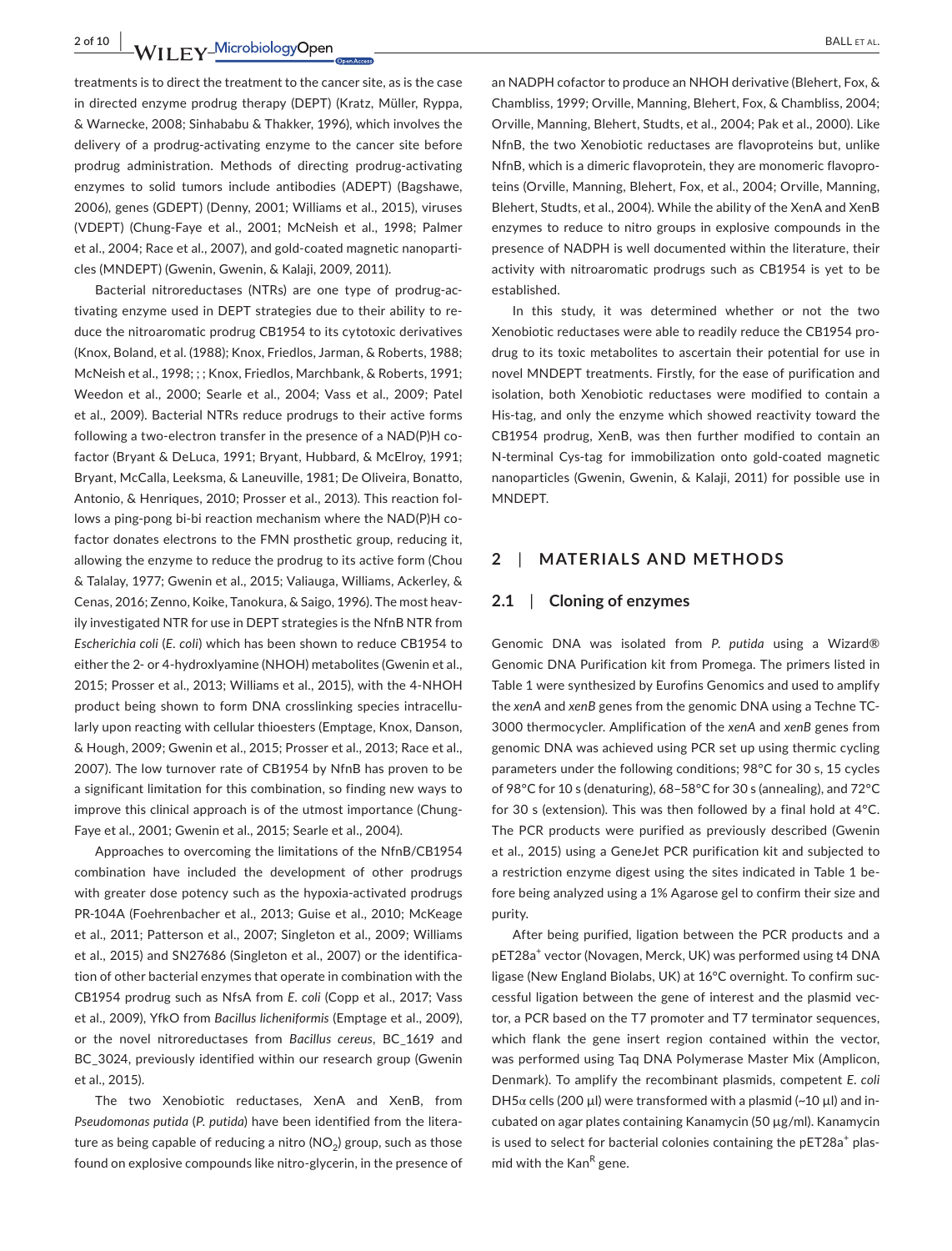**TABLE 1**  Primer sequences used for the cloning of XenB and XenA

| Primer name | Sequence $(5' \rightarrow 3')$                       |
|-------------|------------------------------------------------------|
| xenA Fw     | <b>GAGTTTCATATGTCCGCACTGTTC</b>                      |
| xenA Ry     | GCAGGTCGACCAAGCCTCAGC                                |
| xenB Fw     | <b>TAACCCATATGACCACGCTTTTCGATCC</b>                  |
| xenB-cys Fw | AGGTAGGATCC <b>TGTTGTTGTTGCTGTTGC</b> ATGACCACGCTTTT |
| xenB Ry     | GAATGTCGACCAATCACAACCGCGGATA                         |

*Note:* The restriction enzyme cut site is in italics and underlined. The addition of the cysteine-tag is in bold and underlined.

## **2.2**  | **Transformation**

The transformation of recombinant plasmids containing the cloned *xenA* and *xenB* genes into *E*. *coli* Rosetta pLysS (Novagen, Merck, UK) was done following the method described previously by Ball, Thompson, Anderson, Gwenin, and Gwenin (2019).

# **2.3**  | **Protein expression and purification**

The expression and purification of all proteins used were done following the method previously described by Ball et al. (2019), with one minor modification. In this work, all Lysogeny Broth media used contained additional glucose (0.5%).

#### **2.4**  | **Enzyme reactivity with CB1954**

The ability of the purified enzymes to reduce the CB1954 prodrug was confirmed following the method previously described by Gwenin et al. (2011). Briefly, the proteins were incubated with NADPH (300 μM) and CB1954 (100 μM) in phosphate buffer (PB) (50 mM, pH 7.2) and scanned using UV-visible spectroscopy every 90 s for 15 min. For active enzyme/CB1954 combinations, product formation was measured at 420 nm (Gwenin et al., 2011, 2015).

# **2.5**  | **CB1954 kinetics**

All enzyme kinetics experiments were carried out following the method previously described by Ball et al. (2019), using a Thermo Scientific Varioscan 96-well plate microplate reader. The data were then transferred to SigmaPlot 12 (SPSS, Systat Software Inc.) where a non-linear regression tool was used to generate a Michaelis– Menten hyperbolic curve and a report containing the important kinetic information of the system under test.

## **2.6**  | **HPLC**

All of the HPLC experiments in this study were carried out following the method previously described by Ball et al. (2019), using an HPLC machine (Dionex Ultimate 3000 HPLC system, ThermoScientific, USA) using a C18 column for analysis (Waters Spherisorb<sup>®</sup> 5 µm ODS2 4.6 mm × 250 mm C18 column, UK). The instrument was run using the following parameters: 50 µl injection volume, a fixed column oven temperate of 25°C, a run length of 45 min, and the UV wavelength for detection was 420 nm (Ball et al., 2019; Gwenin et al., 2015).

# **2.7**  | **Cell viability assays**

Cell viability experiments were conducted using an MTT assay (Mosmann, 1983), following the method previously described by Gwenin et al. (2015). Briefly, SK-OV-3 cells (Sigma–Aldrich, United Kingdom) were seeded at a density of 1000 cells per well, in 100 µl Dulbecco's Modified Eagles Medium (DMEM) containing 10% FBS and 1% penicillin/streptomycin and were allowed to attach overnight in a 5% CO<sub>2</sub> incubator at 37°C. After 16 h, the medium was aspirated, and fresh medium (50 µl) containing CB1954 (20 µM) was added. Next, medium (50 µl) containing the purified enzyme was added and after 4 h, the medium was removed, and cells were replenished with complete DMEM (100 µl). After 48 h, 20 µl of MTT (5 mg/ml) was added to each well and incubated at 37°C for 4 h. The formazan crystals that formed were dissolved in 100 µl of DMSO, after removing the media carefully, and the absorbance was read at 570 nm in a Thermo Scientific Varioscan 96-well plate microplate reader.

## **3**  | **RESULTS**

## **3.1**  | **Cloning and sequencing**

Both the *xenA* and *xenB* genes were successfully amplified using PCR, purified, and inserted into the pET28a<sup>+</sup> expression vector, which adds an N-terminal histidine tag (his-tag) for ease of protein purification. The recombinant plasmids containing the *xenA* and *xenB* genes were sequenced verified to confirm their identity before they were used in other experiments.

## **3.2**  | **Protein expression and purification**

The pET28a+ vector contains a his-tag that is added to all the recombinant proteins for ease of purification using metal ion affinity chromatography (IMAC). XenA-his and XenB-his are the native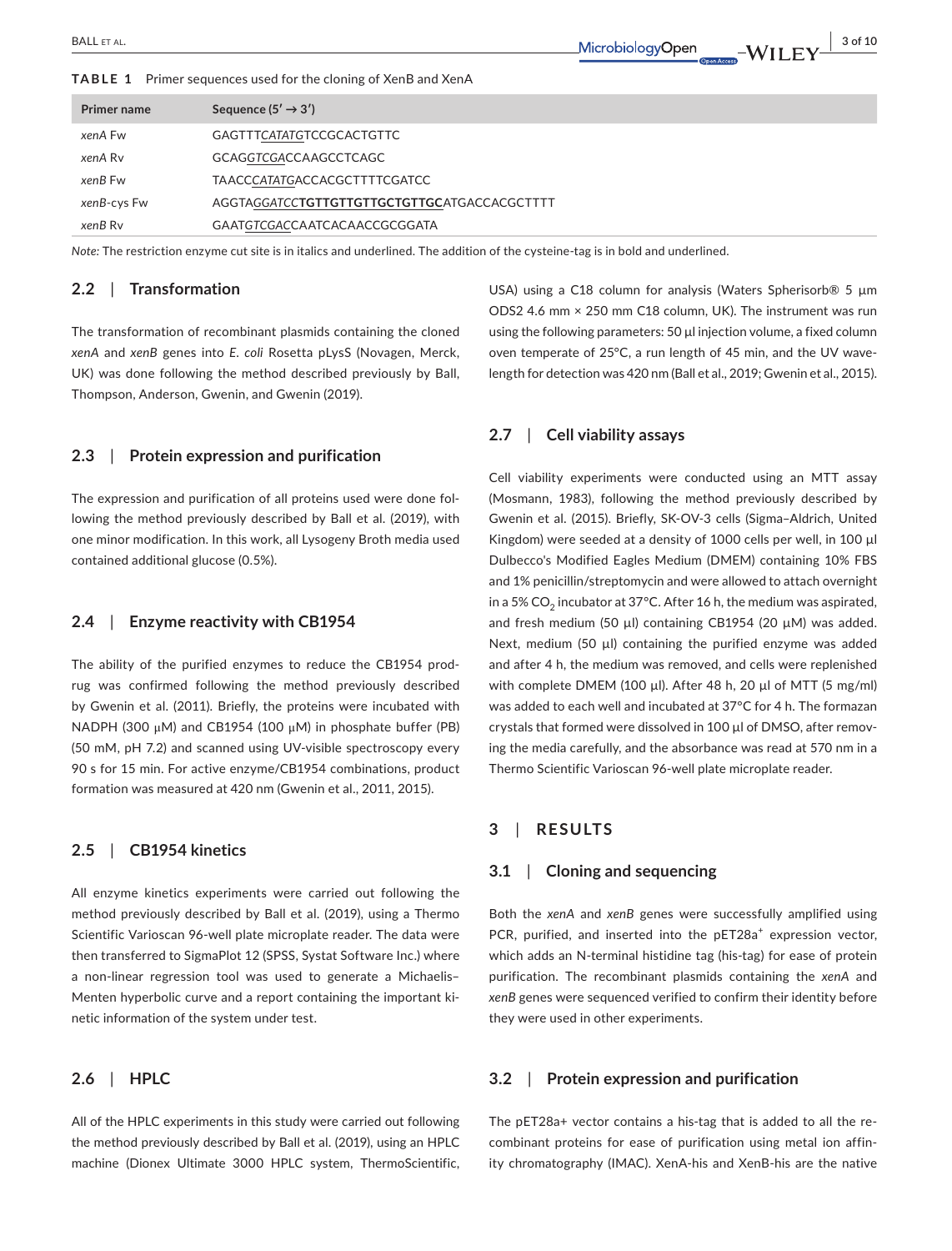**4 of 10 WII FY Microbiology Open** BALL ET AL.

*P. putida* XenA and XenB cloned into the pET28a+ vector. The XenBcys, however, was genetically modified using PCR to contain an additional cysteine-tag (designed by our research group) (Gwenin et al., 2011) on the N-terminal of the protein which is 6 amino acids long. The purpose of the cys-tag is to allow direct binding of the protein to metal surfaces such as gold. The additional weight of the amino acid tags causes small changes in migration on the SDS-PAGE as previously described (Gwenin et al., 2011). All genetically modified proteins were obtained at a yield of up to 5 mg/ml.

While NTR genes express a homodimeric flavoprotein (Gwenin et al., 2015; Parkinson, Skelly, & Neidle, 2000) (NfnB monomer unit approximately 26 kDa (Gwenin et al., 2015)), the Xenobiotic reductase genes express a monomeric flavoprotein (Orville, Manning, Blehert, Fox, et al., 2004; Orville, Manning, Blehert, Studts, et al., 2004) with XenA having a unit size of roughly 39 (Orville, Manning, Blehert, Studts, et al., 2004) kDa and XenB having a unit size of approximately 40 kDa (Orville, Manning, Blehert, Fox, et al., 2004).

## **3.3**  | **Enzymatic reduction of the CB1954 prodrug**

Initially, the reactivity of each enzyme with CB1954 in the presence of an NADPH cofactor was tested (Figure 1) following the method as previously described by V. Gwenin et al. (2011), Gwenin et al. (2015). For active enzyme/prodrug combinations, NADPH consumption was observed at 340 nm and the formation of the CB1954 hydroxylamine products was seen at 420 nm.

XenB-his and XenB-cys both demonstrated the ability to reduce the CB1954 using an NADPH cofactor; however, XenA-his showed no reactivity with CB1954. To test the  $NO<sub>2</sub>$ -reducing ability of XenA-his against work found in the literature (Yanto, Yu, Hall, & Bommarius, 2010), it was tested again with a nitro-glycerin substrate and, in this instance, it was able to reduce the  $NO<sub>2</sub>$  groups present in the substrate. It was postulated that the XenA-his enzyme is unable to reduce a nitroaromatic substrate such as CB1954, as literature has also shown an inability of the XenA enzyme to reduce the nitroaromatic explosive trinitrotoluene (TNT) in a similar manner (Pak et al., 2000), and it was decided not to test the XenA-his enzyme any further at this stage, but to only proceed with the recombinant XenB-his and XenB-cys.

Thus, the Michaelis–Menten kinetic parameters were only determined for XenB-his and XenB-cys with respect to varying concentrations of CB1954 (Table 2).

When comparing the apparent Michaelis–Menten kinetic parameters obtained for XenB-his and XenB-cys reacting with CB1954, it appeared that the incorporation of the cysteine-tag has led to a decrease in the kinetic activity of the enzyme. XenB-cys demonstrated a lower turnover of CB1954 (Kcat = 1.8 s<sup>-1</sup> compared to 8.2 s<sup>-1</sup> for XenB-his) and a lower efficiency in its reaction with the prodrug compared to XenB-his (Kcat/Km = 0.0039  $\mu$ M<sup>-1</sup> S<sup>-1</sup> compared to 0.0049  $\mu$ M<sup>-1</sup> S<sup>-1</sup> for XenB-his) despite having a much higher affinity for the prodrug (Km = 457  $\mu$ M compared to 1690  $\mu$ M for XenB-his). When compared to the kinetic data observed when testing NfnB-his

with the CB1954 prodrug, it is evident that both XenB-his and XenBcys demonstrate a superior affinity for the prodrug as they display a much lower value for Km (Km = 4064 μM for NfnB-his). However, both XenB-his and XenB-cys were shown to be less efficient in their reaction with CB1954 than NfnB-his as they were shown to have lower values of Kcat/Km (Kcat/Km = 0.0062  $\mu$ M<sup>-1</sup> s<sup>-1</sup> for NfnB-his). The lower Km values produced when using XenB-his and XenBcys compared to NfnB-his is a result of clinical significance as the maximum tolerated dose of CB1954 in humans is less than 10 μM CB1954 (Chung-Faye et al., 2001); therefore, enzymes that operate better at lower prodrug concentrations are likely to be viable in a clinical setting.

## **3.4**  | **HPLC analysis**

Following the method previously published (Ball et al., 2019; Gwenin et al., 2015), the ratio of the CB1954 NHOH derivatives formed after the reduction of the CB1954 prodrug by either XenB-his or XenBcys (Figure 2) was analyzed and these ratios are presented in Table 3.

The hydroxylamine product ratios produced for XenB-his (3:97) and XenB-cys (6:94) were both extremely similar to one another, and in both cases, the enzyme demonstrated a preference for reducing CB1954 at the 4-position to give the 4-NHOH as the major product of the reaction. This is a result of clinical significance as the 4-NHOH derivative of CB1954 has been shown in the literature to be further reduced by intracellular thioesters such as Acetyl Coenzyme A to form a compound that can cross-link DNA (Anlezark et al., 1992; Knox et al., 1991; Race et al., 2007).

## **3.5**  | **Cell viability assays**

Percentage cell viability of SK-OV-3 cells, relative to untreated controls, was determined in the presence of increasing concentrations of either XenB-his or XenB-cys enzyme, with a constant concentration of CB1954 present (Figure 3). Controls were cell culture medium only, the enzyme only and prodrug only and data points were plotted based on the averages taken from at least three repeats. The CB1954 concentration used was fixed at 10 µM so that the results of the cell viability assays could be related to clinical results, because the CB1954 concentration in vivo cannot exceed 10 µM due to the maximum tolerated dose observed in clinical trials thus far (Chung-Faye et al., 2001; McNeish et al., 1998; Searle et al., 1998, 2004; Williams et al., 2015).

Promisingly, no cell kill was observed when cells were treated with the controls of CB1954 or enzyme. Upon the addition of 25 nM enzyme, both for XenB-his and XenB-cys, there was an immediate response in terms of cell viability percentage with an observed cell kill of roughly 25%–30%. As there was no added NADPH cofactor present in the cell viability assay, it is of promise that such a significant cell kill indicated that the enzymes, free in solution, were taken up into the SK-OV-3 cells. It was noticeable that there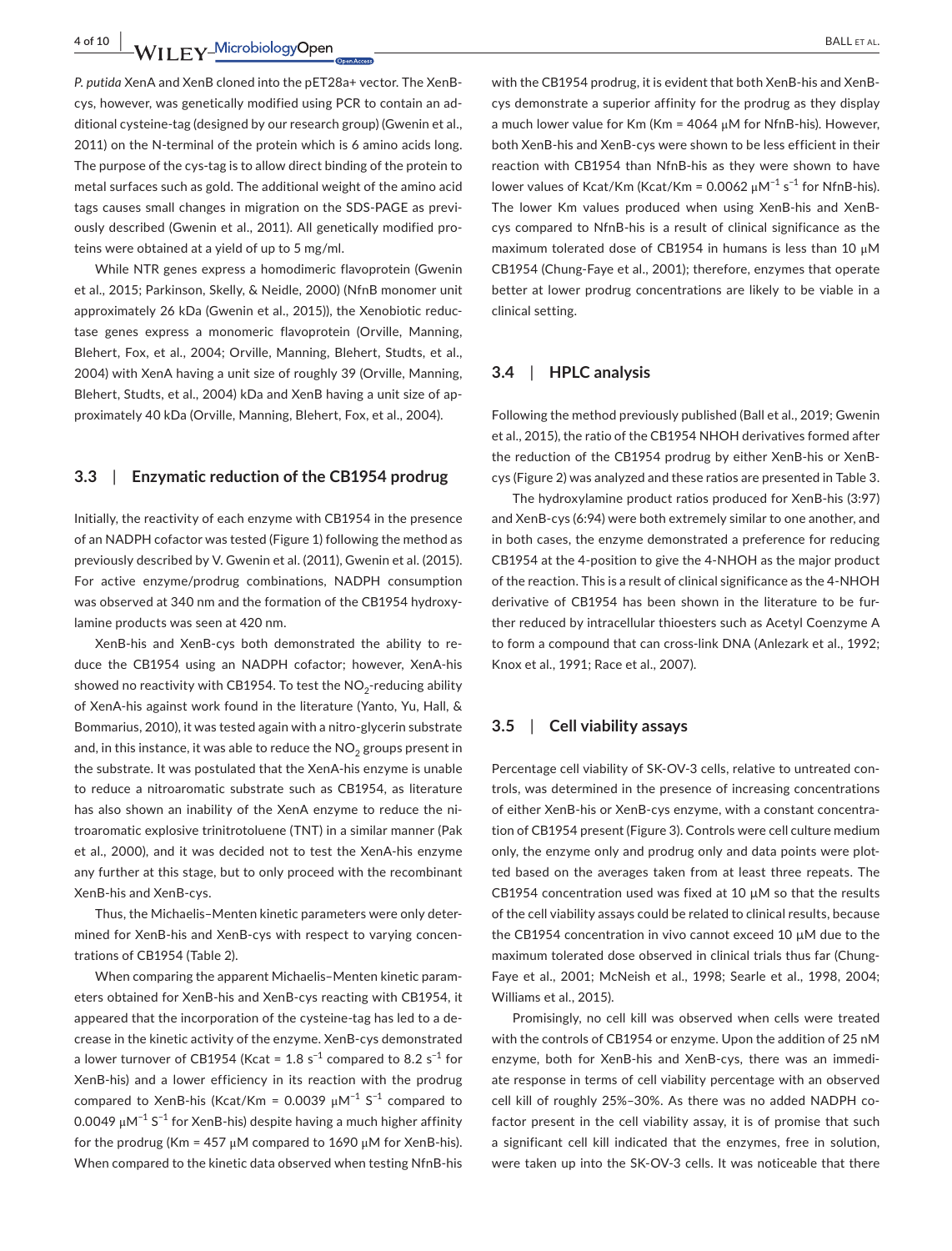

**FIGURE 1** UV/Vis spectra showing the enzymatic reduction of CB1954 to its hydroxylamine derivatives (λ<sub>max</sub> = 420 nm) by XenB-his in presence of NADPH ( $\lambda_{\text{max}}$  = 340 nm)

**TABLE 2**  The Michaelis–Menten kinetic data obtained for XenB-his and XenB-cys (10  $\mu$ g/ml) by varying the concentrations of the CB1954 prodrug in the presence of NADPH as the cofactor

| Enzyme   | <b>Apparent Vmax</b><br>$\mu$ MS <sup>-1</sup> | <b>Apparent Km</b><br>иM | <b>Apparent Kcat</b><br>$S^{-1}$ | <b>Apparent Kcat/Km</b><br>$\mu$ M <sup>-1</sup> s <sup>-1</sup> |
|----------|------------------------------------------------|--------------------------|----------------------------------|------------------------------------------------------------------|
| XenB-his | 5.9                                            | 1690                     | 8.2                              | 0.0049                                                           |
| XenB-cys | 2.5                                            | 457                      | 1.8                              | 0.0039                                                           |
| NfnB-his | 22.9                                           | 4064                     | 25.1                             | 0.0062                                                           |

*Note:* Previously published data for NfnB-his have also been shown for comparison to XenB-his and XenB-cys (Ball et al., 2019).



**FIGURE 2**  HPLC chromatogram of the reaction between CB1954 and either XenB-his or XenB-cys, measuring absorbance at 420 nm. NADPH and phosphate buffer were detected at 2–4 min, unreacted CB1954 prodrug was detected at 10.5–14 min and DMSO was detected at 22.5–24.5 min. The 4-hydroxylamine was detected at 5–6 min and the corresponding amine was detected at 14.5–15.5 min. The 2-hydroxylamine was detected at 9–10 min with the corresponding amine being detected at 21–22 min

occurred an initial decrease in the cell-killing potency of treatments as the enzyme concentration was increased from 25 nM before the cell-killing potency began to increase again as the enzyme concentration approached 200 nM. While this may initially appear to be an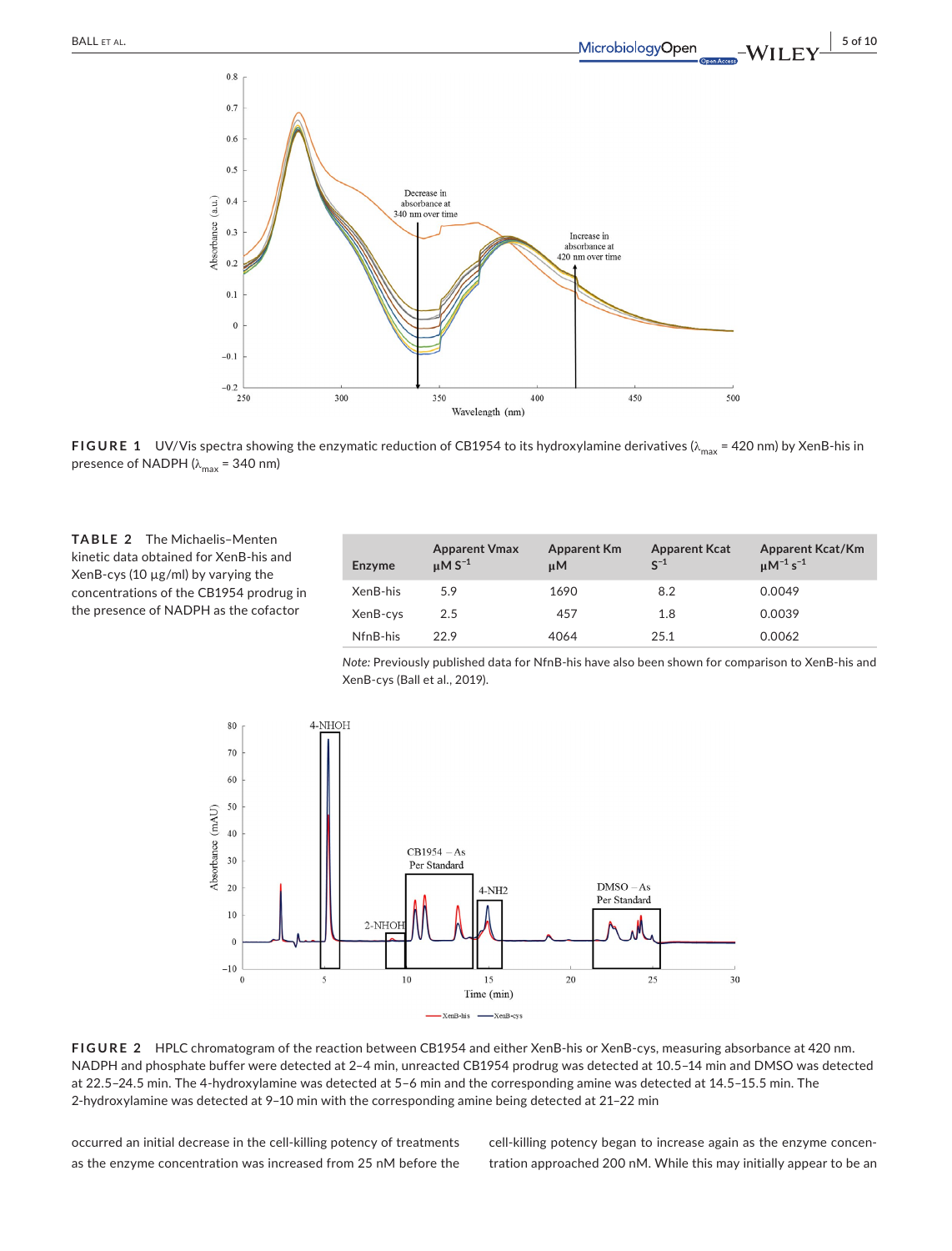**6 of 10 |**  BALL et al.

**TABLE 3**  The ratio of the CB1954 hydroxylamine derivatives formed when the prodrug is reacted with different enzymes

| Enzyme   | Hydroxylamine product<br>ratio (2-NHOH:4-NHOH) |
|----------|------------------------------------------------|
| XenB-his | 3:97                                           |
| XenB-cys | 6.94                                           |
|          |                                                |

unexpected result, it is a known phenomenon called the Hormetic effect, which has been well documented in the literature (Mattson, 2008). The Hormetic effect is evident in the biphasic response of the SK-OV-3 cells to the increasing amounts of enzyme used in the treatments, leading to the characteristic inverted U-shaped response on the graph (Mattson, 2008). Also seen from Figure 3 was that neither enzyme nor the CB1954 prodrug alone could cause significant cell death.

# **4**  | **DISCUSSION**

The major aim of this research was to clone and express genetically modified Xenobiotic reductases from *P. putida* and assess their ability to reduce the CB1954 prodrug and demonstrate an ability to cause cell death in the ovarian cancer cell line, SK-OV-3. It is of significance that these enzymes have never before been reacted with the Cb1954 prodrug, and it was hoped that the results obtained would show the recombinant enzymes to be suitable candidates for use in the novel-directed enzyme prodrug therapy approach, MNDEPT (Gwenin, Gwenin, & Kalaji, 2009; Gwenin et al., 2011). To achieve the aims, it was determined whether or not the enzymes could (a) effectively reduce CB1954 at low prodrug concentrations, (b) had a preference for reducing the prodrug at the  $4\text{-}NO_2$  position instead of the  $2-NO<sub>2</sub>$  position, and (c) cause cell death in Sk-OV-3 ovarian cancer cells when reacted with the prodrug.

All of the aims were achieved and XenB-cys identified as a promising candidate for MNDEPT. Despite the poor activity of XenA-his leading to this enzyme being dropped from the study, XenB-his and subsequently XenB-cys have been shown to reduce the CB1954 prodrug. Both proteins showed a preference for reduction at the more desirable  $4\text{-}NO_2$  position and induced increased cell death in the ovarian cancer cell line SK-OV-3.

The fact that XenB-his and XenB-cys were shown to reduce CB1954 almost exclusively at the  $4-NO<sub>2</sub>$  position was a significant result because intracellularly the 4-NHOH derivative of CB1954 is further reduced by thioesters to a DNA crosslinking species which is highly cytotoxic (Anlezark et al., 1992). It has been shown previously by Ball et al. (2019) that the hydroxylamine product ratio produced after the reduction of the CB1954 prodrug changes over time in favor of the 4-NHOH product as the 2-NHOH product is more rapidly converted *via* a non-enzymatic reduction into the corresponding amine (2-NH<sub>2</sub>) than the 4-NHOH product. In the case of XenB-his and XenB-cys, a negligible amount of  $2\text{-}NH_{2}$  was obtained, which indicated that little-to-no 2-hydroxylamine had been formed and that both proteins reduced CB1954 almost exclusively at the 4-NHOH position. It should be noted that while reduction at the  $4-NO<sub>2</sub>$  position is more favorable in terms of generating a more potent DNA-crosslinking product, literature has suggested that there may also be negatives to using enzymes that favor  $4\text{-}NO_2$  reduction over 2-NO<sub>2</sub> reduction because of the significantly higher bystander effect of the products formed after CB1954 is reduced at the  $2$ -NO<sub>2</sub> position (Chan-Hyams, Copp, Smaill, Patterson, & Ackerley, 2018; Helsby, Ferry, Patterson, Pullen, & Wilson, 2004; Vass et al., 2009).

Upon analysis of the kinetic data obtained for XenB-his and XenB-cys, both proteins yielded a lower value for Km than has been



**FIGURE 3**  Percentage cell survival relative to untreated control cells of SK-OV-3 cells after a 4 h incubation with prodrug only, the enzyme only and increasing concentrations of either XenB-his or XenB-cys (25-200 nM) in presence of CB1954 (10 µM). All data points are taken from the averages of at least three repeats, and the error bars represent the standard deviation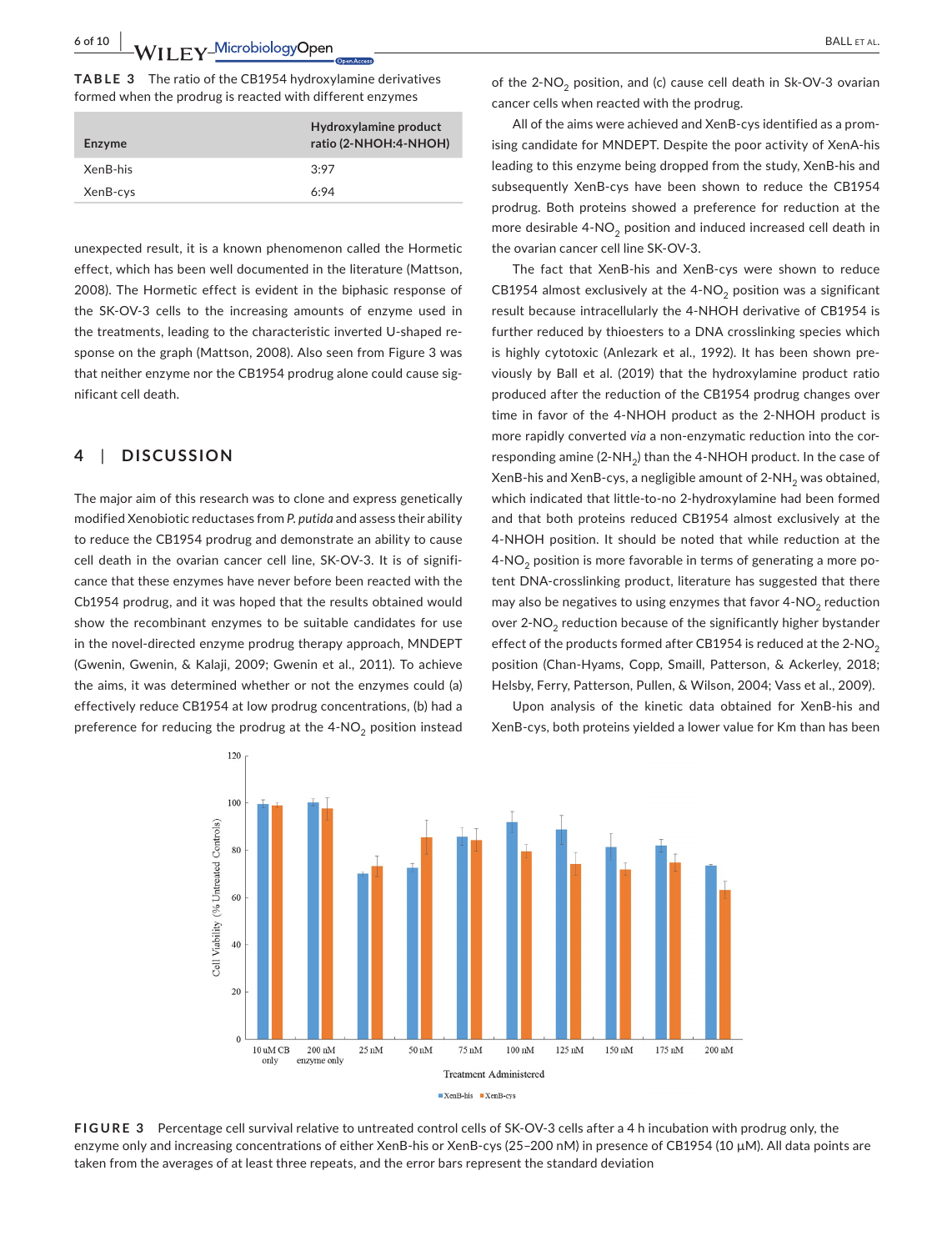previously reported in the literature for the heavily investigated NfnB NTR. Again this result is of clinical significance as any enzyme used in cancer prodrug therapy treatments in combination with CB1954 must be effective at lower prodrug combinations due to the dose-limiting toxicity of CB1954 restricting the concentration of the prodrug which can be used in treatments.

As well as characterizing the reaction between the Xenobiotic reductases, XenB-his or XenB-cys, with the CB1954 prodrug, it was important to ascertain if the enzyme/prodrug combinations could cause cell death in a cancerous cell line, in this case, the ovarian cancer cell line SK-OV-3. It was decided that the cancer cell kill experiments would be carried out without the addition of extracellular cofactor so that any cell-killing observed could be attributed to the successful uptake of the enzymes into the cancer cells, thus accessing the intracellular cofactor. The results obtained for the 2D cell culture experiments confirmed that XenB-his and XenB-cys were successfully taken up into SK-OV-3 cells and induced cell death after reducing the CB1954 prodrug to its toxic products, thus identifying them as promising enzymes for use in cancer prodrug therapy treatments.

In conclusion, two Xenobiotic reductases were identified, cloned, expressed, and tested with the CB1954 prodrug. Unfortunately, the XenA-his reductase was shown not to reduce the CB1954 prodrug at detectable levels, even though it was capable of reducing nitro-glycerin. Together with other literature, it was thus hypothesized that this enzyme was unable to reduce nitroaromatic compounds. XenBhis and subsequently XenB-cys were shown to be able to readily reduce CB1954, primarily at the  $4\text{-}NO<sub>2</sub>$  position, and these enzyme/ prodrug combinations were shown to cause significant cell death in SK-OV-3 cells without the addition of extracellular cofactor thus confirming they are promising candidates for use in DEPT strategies. The next stage of this research will be to assess the XenB-cys enzyme when immobilized onto gold-coated magnetic nanoparticles (AuMNPs) to see if this leads to any loss of activity with the CB1954 prodrug or a change in the performance in cell viability assays.

#### **ACKNOWLEDGMENTS**

The authors would like to thank the School of Chemistry at Bangor University for their support throughout this project as well as funding from the Life Sciences Research Network Wales and the Knowledge Economy Skills Scholarship 2 fund.'

#### **CONFLICT OF INTEREST**

None declared.

#### **AUTHOR CONTRIBUTIONS**

Patrick Ball: Formal analysis (equal); writing - original draft (lead). **Jennifer Halliwell:** Formal analysis (equal); writing – review & editing (supporting). **Simon Anderson:** Formal analysis (supporting); writing – review & editing (supporting). **Vanessa Gwenin:** Writing – review & editing (supporting). **Christopher Gwenin:** Conceptualization (equal); formal analysis (equal); funding acquisition (equal); supervision (lead); writing – review & editing (supporting).

#### **ETHICS STATEMENT**

None required.

#### **DATA AVAILABILITY STATEMENT**

The data generated or analyzed during this study are included in this published article.

#### **ORCID**

*Christopher Gwenin* <https://orcid.org/0000-0003-0363-8168>

#### **REFERENCES**

- Anlezark, G., Melton, R., Sherwood, R., Coles, B., Friedlos, F., & Knox, R. (1992). The bioactivation of 5-(aziridin-1-yl)-2,4-dinitrobenzamide (CB1954)—I: Purification and properties of a nitroreductase enzyme from *Escherichia coli* - A potential enzyme for antibody-directed enzyme prodrug therapy (ADEPT). *Biochemical Pharmacology*, *44*, 2289–2295. [https://doi.org/10.1016/0006-2952\(92\)90671-5](https://doi.org/10.1016/0006-2952(92)90671-5)
- Bagshawe, K. D., Sharma, S. K., & Begent, R. H. J. (2006). Antibodydirected enzyme prodrug therapy (ADEPT) for cancer. *Expert Review of Anticancer Therapy*, *6*, 1421–1431. [https://doi.org/10.1517/14712](https://doi.org/10.1517/14712598.4.11.1777) [598.4.11.1777](https://doi.org/10.1517/14712598.4.11.1777)
- Ball, P., Thompson, E., Anderson, S., Gwenin, V., & Gwenin, C. (2019). Time dependent HPLC analysis of the product ratio of enzymatically reduced prodrug CB1954 by a modified and immobilised nitroreductase. *European Journal of Pharmaceutical Sciences*, *127*, 217–224. <https://doi.org/10.1016/j.ejps.2018.11.001>
- Blehert, D. S., Fox, B. G., & Chambliss, G. H. (1999). Cloning and sequence analysis of two Pseudomonas flavoprotein xenobiotic reductases cloning and sequence analysis of two Pseudomonas flavoprotein xenobiotic reductases. *Journal of Bacteriology*, *181*, 6254–6263.
- Braun, M. S., & Seymour, M. T. (2011). Balancing the efficacy and toxicity of chemotherapy in colorectal cancer. *Therapeutic Advances in Medical Oncology*, *3*, 43–52. [https://doi.org/10.1177/1758834010](https://doi.org/10.1177/1758834010388342) [388342](https://doi.org/10.1177/1758834010388342)
- Brown, J. M., & Giaccia, A. J. (1998). The unique physiology of solid tumors: Opportunities (and problems) for cancer therapy. *Cancer Research*, *58*, 1408–1416.
- Bryant, C., & DeLuca, M. (1991). Purification and characterization of an oxygen-insensitive NAD(P)H nitroreductase from *Enterobacter cloacae*. *Journal of Biological Chemistry*, *266*, 4119–4125.
- Bryant, C., Hubbard, L., & McElroy, W. (1991). Cloning, nucleotide sequence, and expression of the nitroreductase gene from *Enterobacter cloacae*. *Journal of Biological Chemistry*, *266*, 4126–4130.
- Bryant, D. W., McCalla, D. R., Leeksma, M., & Laneuville, P. (1981). Type I nitroreductases of *Escherichia coli*. *Canadian Journal of Microbiology*, *27*, 81–86. <https://doi.org/10.1139/m81-013>
- Chan-Hyams, J. V. E., Copp, J. N., Smaill, J. B., Patterson, A. V., & Ackerley, D. F. (2018). Evaluating the abilities of diverse nitroaromatic prodrug metabolites to exit a model Gram negative vector for bacterial-directed enzyme-prodrug therapy. *Biochemical Pharmacology*, *158*, 192–200. <https://doi.org/10.1016/j.bcp.2018.10.020>
- Chou, T. C., & Talalay, P. (1977). A simple generalized equation for the analysis of multiple inhibitions of Michaelis-Menten kinetic systems. *Journal of Biological Chemistry*, *252*, 6438–6442.
- Chung-Faye, G., Palmer, D., Anderson, D., Clark, J., Downes, M., Baddeley, J., … Kerr, D. J. (2001). Virus-directed, enzyme prodrug therapy with nitroimidazole reductase: A phase I and pharmacokinetic study of its virus-directed. *Clinical Cancer Research*, *7*, 2662–2668.
- Copp, J. N., Mowday, A. M., Williams, E. M., Guise, C. P., Ashoorzadeh, A., Sharrock, A. V., … Ackerley, D. F. (2017). Engineering a multifunctional nitroreductase for improved activation of prodrugs and PET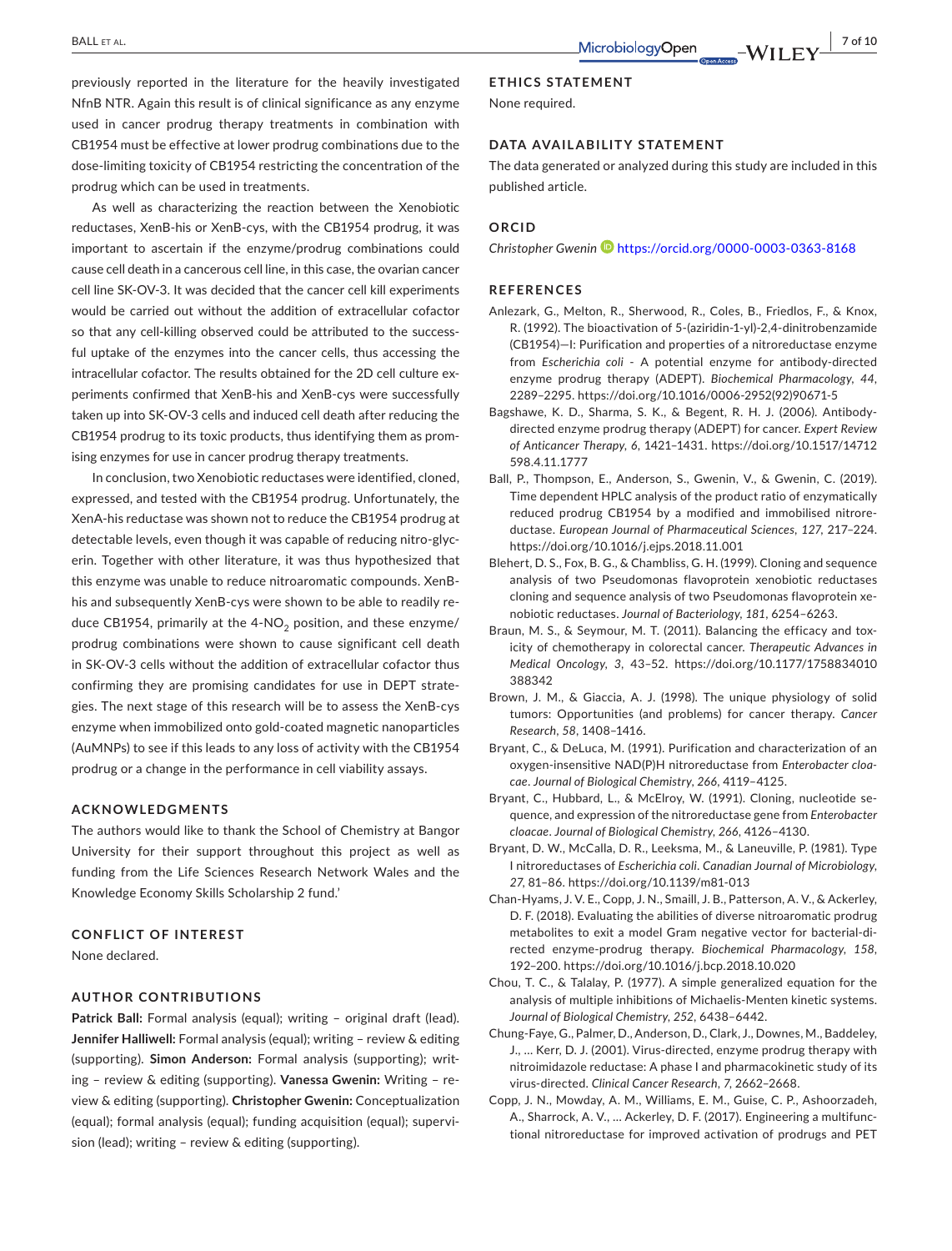**8 of 10 |**  BALL et al.

probes for cancer gene therapy. *Cell Chemical Biology*, *17*, 102–110. <https://doi.org/10.1016/j.chembiol.2017.02.005>

- De Oliveira, I. M., Bonatto, D., Antonio, J., & Henriques, P. (2010). Nitroreductases: Enzymes with environmental, biotechnological and clinical importance. *Current Research*, *2*, 1008–1019.
- Denny, W. A. (2001). Prodrug strategies in cancer therapy. *European Journal of Medicinal Chemistry*, *36*, 577–595. [https://doi.org/10.1016/](https://doi.org/10.1016/S0223-5234(01)01253-3) [S0223-5234\(01\)01253-3](https://doi.org/10.1016/S0223-5234(01)01253-3)
- Emptage, C. D., Knox, R. J., Danson, M. J., & Hough, D. W. (2009). Nitroreductase from *Bacillus licheniformis*: A stable enzyme for prodrug activation. *Biochemical Pharmacology*, *77*, 21–29. [https://doi.](https://doi.org/10.1016/j.bcp.2008.09.010) [org/10.1016/j.bcp.2008.09.010](https://doi.org/10.1016/j.bcp.2008.09.010)
- Foehrenbacher, A., Patel, K., Abbattista, M. R., Guise, C. P., Secomb, T. W., Wilson, W. R., & Hicks, K. O. (2013). The role of bystander effects in the antitumor activity of the hypoxia-activated prodrug PR-104. *Frontiers in Oncology*, *3*, 263. [https://doi.org/10.3389/](https://doi.org/10.3389/fonc.2013.00263) [fonc.2013.00263](https://doi.org/10.3389/fonc.2013.00263)
- Guise, C. P., Abbattista, M. R., Singleton, R. S., Holford, S. D., Connolly, J., Dachs, G. U., … Patterson, A. V. (2010). The bioreductive prodrug PR-104A is activated under aerobic conditions by human aldo-keto reductase 1C3. *Cancer Research*, *70*, 1573–1584. [https://doi.](https://doi.org/10.1158/0008-5472.CAN-09-3237) [org/10.1158/0008-5472.CAN-09-3237](https://doi.org/10.1158/0008-5472.CAN-09-3237)
- Gwenin, V. V., Gwenin, C. D., & Kalaji, M. (2009). *Drug activation system, WO2011026898*. Retrieved from [https://patentscope.wipo.int/searc](https://patentscope.wipo.int/search/en/detail.jsf?docId=WO2011026898) [h/en/detail.jsf?docId=WO2011026898](https://patentscope.wipo.int/search/en/detail.jsf?docId=WO2011026898)
- Gwenin, V. V., Gwenin, C. D., & Kalaji, M. (2011). Colloidal gold modified with a genetically engineered nitroreductase: Toward a novel enzyme delivery system for cancer prodrug therapy. *Langmuir*, *27*, 14300–14307. <https://doi.org/10.1021/la202951p>
- Gwenin, V. V., Poornima, P., Halliwell, J., Ball, P., Robinson, G., & Gwenin, C. D. (2015). Identification of novel nitroreductases from *Bacillus cereus* and their interaction with the CB1954 prodrug. *Biochemical Pharmacology*, *98*, 392–402. [https://doi.org/10.1016/j.](https://doi.org/10.1016/j.bcp.2015.09.013) [bcp.2015.09.013](https://doi.org/10.1016/j.bcp.2015.09.013)
- Helsby, N. A., Ferry, D. M., Patterson, A. V., Pullen, S. M., & Wilson, W. R. (2004). 2-Amino metabolites are key mediators of CB 1954 and SN 23862 bystander effects in nitroreductase GDEPT. *British Journal of Cancer*, *90*, 1084–1092. <https://doi.org/10.1038/sj.bjc.6601612>
- Knox, R. J., Boland, M. P., Friedlos, F., Coles, B., Southan, C., & Roberts, J. J. (1988). The nitroreductase enzyme in walker cells that activates 5-(aziridin-1-yl)-2,4-dinitrobenzamide (CB 1954) to 5-(aziridin-1-YL)-4-hydroxylamino-2-nitrobenzamide is a form of NAD(P)H dehydrogenase (quinone) (EC 1.6.99.2). *Biochemical Pharmacology*, *37*(24), 4671–4677. [https://doi.org/10.1016/0006-2952\(88\)90336](https://doi.org/10.1016/0006-2952(88)90336-X) [-X](https://doi.org/10.1016/0006-2952(88)90336-X)
- Knox, R. J., Friedlos, F., Jarman, M., & Roberts, J. J. (1988). A new cytotoxic, DNA interstrand crosslinking agent, 5-(aziridin-1-yl)-4-hydroxylamino-2-nitrobenzamide, is formed from 5-(aziridin-1-yl)-2,4-dinitrobenzamide (CB1954) by a nitroreductase enzyme in walker carcinoma cells. *Biochemical Pharmacology*, *37*, 4661–4669.
- Knox, R. J., Friedlos, F., Marchbank, T., & Roberts, J. J., (1991). Bioactivation of CB 1954: Reaction of the active 4-hydroxylamino derivative with thioesters to form the ultimate DNA-DNA interstrand crosslinking species. *Biochemical Pharmacology*, *42*(9), 1691–1697. [https://doi.](https://doi.org/10.1016/0006-2952(91)90503-W) [org/10.1016/0006-2952\(91\)90503-W](https://doi.org/10.1016/0006-2952(91)90503-W)
- Kratz, F., Müller, I. A., Ryppa, C., & Warnecke, A. (2008). Prodrug strategies in anticancer chemotherapy. *ChemMedChem*, *3*, 20–53. [https://](https://doi.org/10.1002/cmdc.200700159) [doi.org/10.1002/cmdc.200700159](https://doi.org/10.1002/cmdc.200700159)
- Mattson, M. P. (2008). Hormesis defined. *Ageing Research Reviews*, *7*, 1–7. <https://doi.org/10.1016/j.arr.2007.08.007>
- McKeage, M. J., Gu, Y., Wilson, W. R., Hill, A., Amies, K., Melink, T. J., & Jameson, M. B. (2011). A phase I trial of PR-104, a pre-prodrug of the bioreductive prodrug PR-104A, given weekly to solid tumour patients. *BMC Cancer*, *11*, 432–444. [https://doi.](https://doi.org/10.1186/1471-2407-11-432) [org/10.1186/1471-2407-11-432](https://doi.org/10.1186/1471-2407-11-432)
- McNeish, I. A., Green, N. K., Gilligan, M. G., Ford, M. J., Mautner, V., Young, L. S., … Searle, P. F. (1998). Virus directed enzyme prodrug therapy for ovarian and pancreatic cancer using retrovirally delivered *E. coli* nitroreductase and CB1954. *Gene Therapy*, *5*, 1061–1069. <https://doi.org/10.1038/sj.gt.3300744>
- Mosmann, T. (1983). Rapid colorimetric assay for callular growth and survival: Application to proliferation and cytotoxicity assays. *Journal of Immunological Methods*, *65*, 55–63. [https://doi.org/10.1016/0022-](https://doi.org/10.1016/0022-1759(83)90303-4) [1759\(83\)90303-4](https://doi.org/10.1016/0022-1759(83)90303-4)
- Orville, A. M., Manning, L., Blehert, D. S., Fox, B. G., & Chambliss, G. H. (2004). Crystallization and preliminary analysis of xenobiotic reductase B from *Pseudomonas fluorescens* I-C. *Acta Crystallographica, Section D: Biological Crystallography*, *60*, 1289–1291. [https://doi.](https://doi.org/10.1107/S0907444904010157) [org/10.1107/S0907444904010157](https://doi.org/10.1107/S0907444904010157)
- Orville, A. M., Manning, L., Blehert, D. S., Studts, J. M., Fox, B. G., & Chambliss, G. H. (2004). Crystallization and preliminary analysis of xenobiotic reductase A and ligand complexes from *Pseudomonas putida* II-B. *Acta Crystallographica, Section D: Biological Crystallography*, *60*, 957–961. <https://doi.org/10.1107/S0907444904010157>
- Pak, J. W., Knoke, K. L., Noguera, D. R., Brian, G., Chambliss, G. H., & Fox, B. G. (2000). Purified xenobiotic reductase B from transformation of 2, 4, 6-trinitrotoluene by purified xenobiotic reductase B from *Pseudomonas fluorescens* I-C. *Applied and Environment Microbiology*, *66*, 4742–4750. [https://doi.org/10.1128/AEM.66.11.4742-](https://doi.org/10.1128/AEM.66.11.4742-4750.2000.Updated) [4750.2000.Updated](https://doi.org/10.1128/AEM.66.11.4742-4750.2000.Updated)
- Palmer, D. H., Mautner, V., Mirza, D., Oliff, S., Gerritsen, W., van der Sijp, J. R. M., … Kerr, D. J. (2004). Virus-directed enzyme prodrug therapy: Intratumoral administration of a replication-deficient adenovirus encoding nitroreductase to patients with resectable liver cancer. *Journal of Clinical Oncology*, *22*, 1546–1552. [https://doi.org/10.1200/](https://doi.org/10.1200/JCO.2004.10.005) [JCO.2004.10.005](https://doi.org/10.1200/JCO.2004.10.005)
- Parkinson, G. N., Skelly, J. V., & Neidle, S. (2000). Crystal structure of FMN-dependent nitroreductase from *Escherichia coli* B: A prodrug-activating enzyme. *Journal of Medicinal Chemistry*, *43*, 3624– 3631.<https://doi.org/10.1021/jm000159m>
- Patel, P., Young, J. G., Mautner, V., Ashdown, D., Bonney, S., Pineda, R. G., … James, N. D. (2009). A phase I/II clinical trial in localized prostate cancer of an adenovirus expressing nitroreductase with CB1954. *Molecular Therapy: the American Society of Gene & Cell Therapy*, *17*, 1292–1299.<https://doi.org/10.1038/mt.2009.80>
- Patterson, A. V., Ferry, D. M., Edmunds, S. J., Gu, Y., Singleton, R. S., Patel, K., … Wilson, W. R. (2007). Mechanism of action and preclinical antitumor activity of the novel hypoxia-activated DNA cross-linking agent PR-104. *Clinical Cancer Research*, *13*, 3922–3932. [https://doi.](https://doi.org/10.1158/1078-0432.CCR-07-0478) [org/10.1158/1078-0432.CCR-07-0478](https://doi.org/10.1158/1078-0432.CCR-07-0478)
- Prosser, G. A., Copp, J. N., Mowday, A. M., Guise, C. P., Syddall, S. P., Williams, E. M., … Ackerley, D. F. (2013). Creation and screening of a multi-family bacterial oxidoreductase library to discover novel nitroreductases that efficiently activate the bioreductive prodrugs CB1954 and PR-104A. *Biochemical Pharmacology*, *85*, 1091–1103. <https://doi.org/10.1016/j.bcp.2013.01.029>
- Race, P. R., Lovering, A. L., White, S. A., Grove, J. I., Searle, P. F., Wrighton, C. W., & Hyde, E. I. (2007). Kinetic and structural characterisation of *Escherichia coli* nitroreductase mutants showing improved efficacy for the prodrug substrate CB1954. *Journal of Molecular Biology*, *368*, 481–492. <https://doi.org/10.1016/j.jmb.2007.02.012>
- Searle, P. F., Chen, M.-J., Hu, L., Race, P. R., Lovering, A. L., Grove, J. I., … Hyde, E. I. (2004). Nitroreductase: A prodrug-activating enzyme for cancer gene therapy. *Clinical and Experimental Pharmacology and Physiology*, *31*, 811–816.
- Searle, P. F., Weedon, S. J., McNeish, I. A., Gilligan, M. G., Ford, M. J., Friedlos, F., … Kerr, D. J. (1998). Sensitisation of human ovarian cancer cells to killing by the prodrug CB1954 following retroviral or adenoviral transfer of the *E. coli* nitroreductase gene. *Advances in Experimental Medicine and Biology*, *451*, 107–113.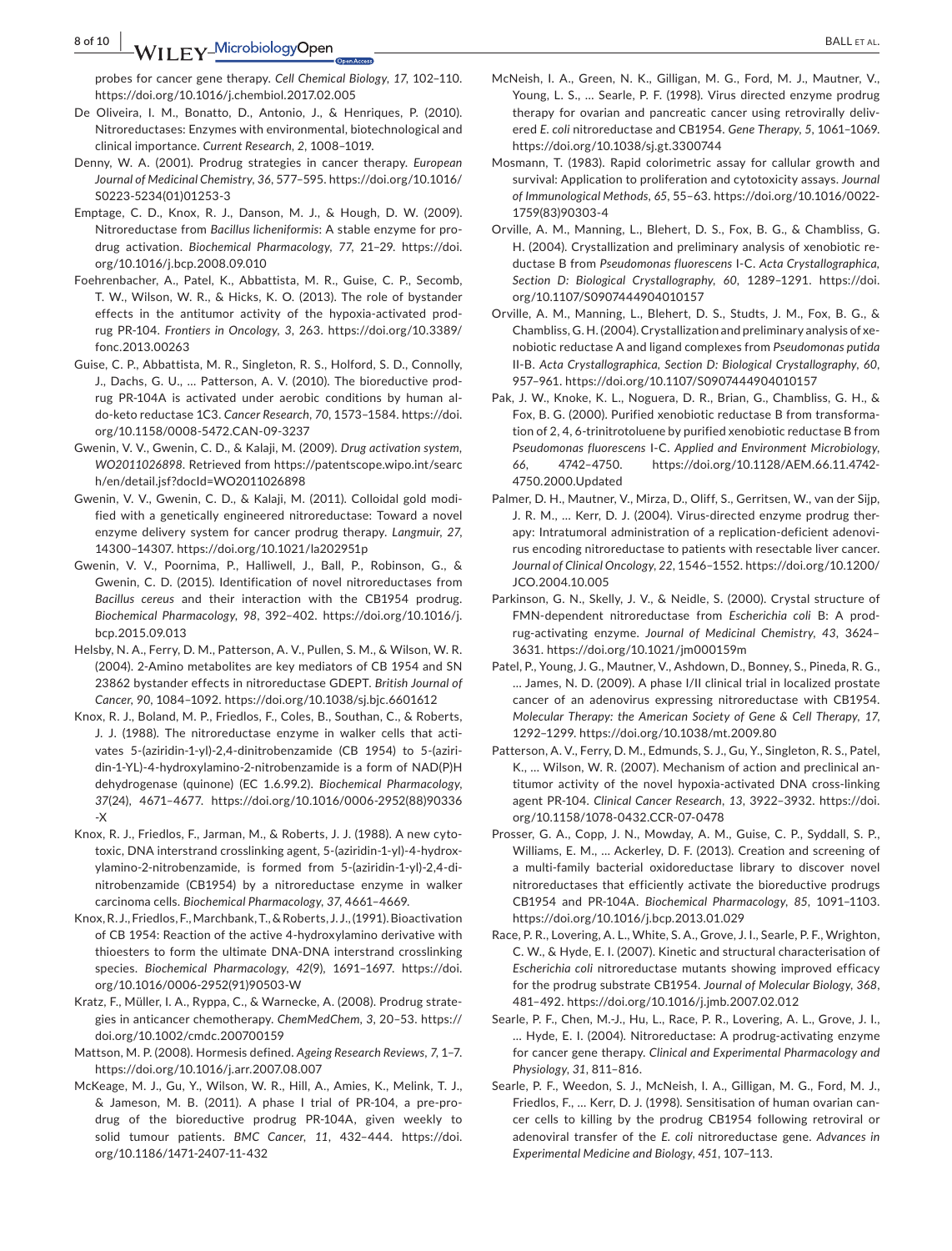- Singleton, D. C., Li, D., Bai, S. Y., Syddall, S. P., Smaill, J. B., Shen, Y., … Patterson, A. V. (2007). The nitroreductase prodrug SN 28343 enhances the potency of systemically administered armed oncolytic adenovirus ONYX-411(NTR). *Cancer Gene Therapy*, *14*, 953–967. <https://doi.org/10.1038/sj.cgt.7701088>
- Singleton, R. S., Guise, C. P., Ferry, D. M., Pullen, S. M., Dorie, M. J., Brown, J. M., … Wilson, W. R. (2009). DNA cross-links in human tumor cells exposed to the prodrug pr-104a:relationships to hypoxia, bioreductive metabolism, and cytotoxicity. *Cancer Research*, *69*, 3884–3891. [https://doi.org/10.1158/0008-5472.](https://doi.org/10.1158/0008-5472.CAN-08-4023) [CAN-08-4023](https://doi.org/10.1158/0008-5472.CAN-08-4023)
- Sinhababu, A. K., & Thakker, D. R. (1996). Prodrugs of anticancer agents. *Advanced Drug Delivery Reviews*, *19*, 241–273. [https://doi.](https://doi.org/10.1016/0169-409X(95)00109-K) [org/10.1016/0169-409X\(95\)00109-K](https://doi.org/10.1016/0169-409X(95)00109-K)
- Valiauga, B., Williams, E. M., Ackerley, D. F., & Cenas, N. (2016). Reduction of quinones and nitroaromatic compounds by *Escherichia coli* nitroreductase A (NfsA): Characterization of kinetics and substrate specificity. *Archives of Biochemistry and Biophysics*, *614*, 14–22. [https://doi.](https://doi.org/10.1016/j.abb.2016.12.005) [org/10.1016/j.abb.2016.12.005](https://doi.org/10.1016/j.abb.2016.12.005)
- Vass, S. O., Jarrom, D., Wilson, W. R., Hyde, E. I., & Searle, P. F. (2009). *E. coli* NfsA: An alternative nitroreductase for prodrug activation gene therapy in combination with CB1954. *British Journal of Cancer*, *100*, 1903–1911. <https://doi.org/10.1038/sj.bjc.6605094>
- Weedon, S. J., Green, N. K., McNeish, I. A., Gilligan, M. G., Mautner, V., Wrighton, C. J., … Searle, P. F. (2000). Sensitisation of human carcinoma cells to the prodrug CB1954 by adenovirus vector-mediated expression of *E. coli* nitroreductase. *International Journal of Cancer*,

 **BALLETAL.**  $\left|\n \begin{array}{ccc}\n 9 & 9 & 6 & 10 \\
1 & 9 & 0 & 10 \\
1 & 9 & 0 & 10\n \end{array}\n\right|$ 

*86*, 848–854. [https://doi.org/10.1002/\(SICI\)1097-0215\(20000](https://doi.org/10.1002/(SICI)1097-0215(20000615)86:6%3C848:AID-IJC14%3E3.0.CO;2-B) [615\)86:6<848:AID-IJC14>3.0.CO;2-B](https://doi.org/10.1002/(SICI)1097-0215(20000615)86:6%3C848:AID-IJC14%3E3.0.CO;2-B)

- Williams, E. M., Little, R. F., Mowday, A. M., Rich, M. H., Chan-Hyams, J. V. E., Copp, J. N., … Ackerley, D. F. (2015). Nitroreductase gene-directed enzyme prodrug therapy: Insights and advances toward clinical utility. *The Biochemical Journal*, *471*, 131–153. [https://doi.org/10.1042/](https://doi.org/10.1042/BJ20150650) [BJ20150650](https://doi.org/10.1042/BJ20150650)
- Yanto, Y., Yu, H.-H., Hall, M., & Bommarius, A. S. (2010). Characterization of xenobiotic reductase A (XenA): Study of active site residues, substrate spectrum and stability. *Chemical Communications*, *46*, 8809– 8811.<https://doi.org/10.1039/c0cc02354j>
- Zenno, S., Koike, H., Tanokura, M., & Saigo, K. (1996). Gene cloning, purification, and characterization of NfsB, a minor oxygen-insensitive nitroreductase from *Escherichia coli*, similar in biochemical properties to FRase I, the major flavin reductase in *Vibrio fischeri*. *Journal of Biochemistry*, *120*, 736–744. [https://doi.org/10.1093/oxfordjournals.](https://doi.org/10.1093/oxfordjournals.jbchem.a021473) [jbchem.a021473](https://doi.org/10.1093/oxfordjournals.jbchem.a021473)

**How to cite this article:** Ball P, Halliwell J, Anderson S, Gwenin V, Gwenin C. Evaluation of two xenobiotic reductases from *Pseudomonas putida* for their suitability for magnetic nanoparticle-directed enzyme prodrug therapy as a novel approach to cancer treatment. MicrobiologyOpen. 2020;9:e1110.<https://doi.org/10.1002/mbo3.1110>